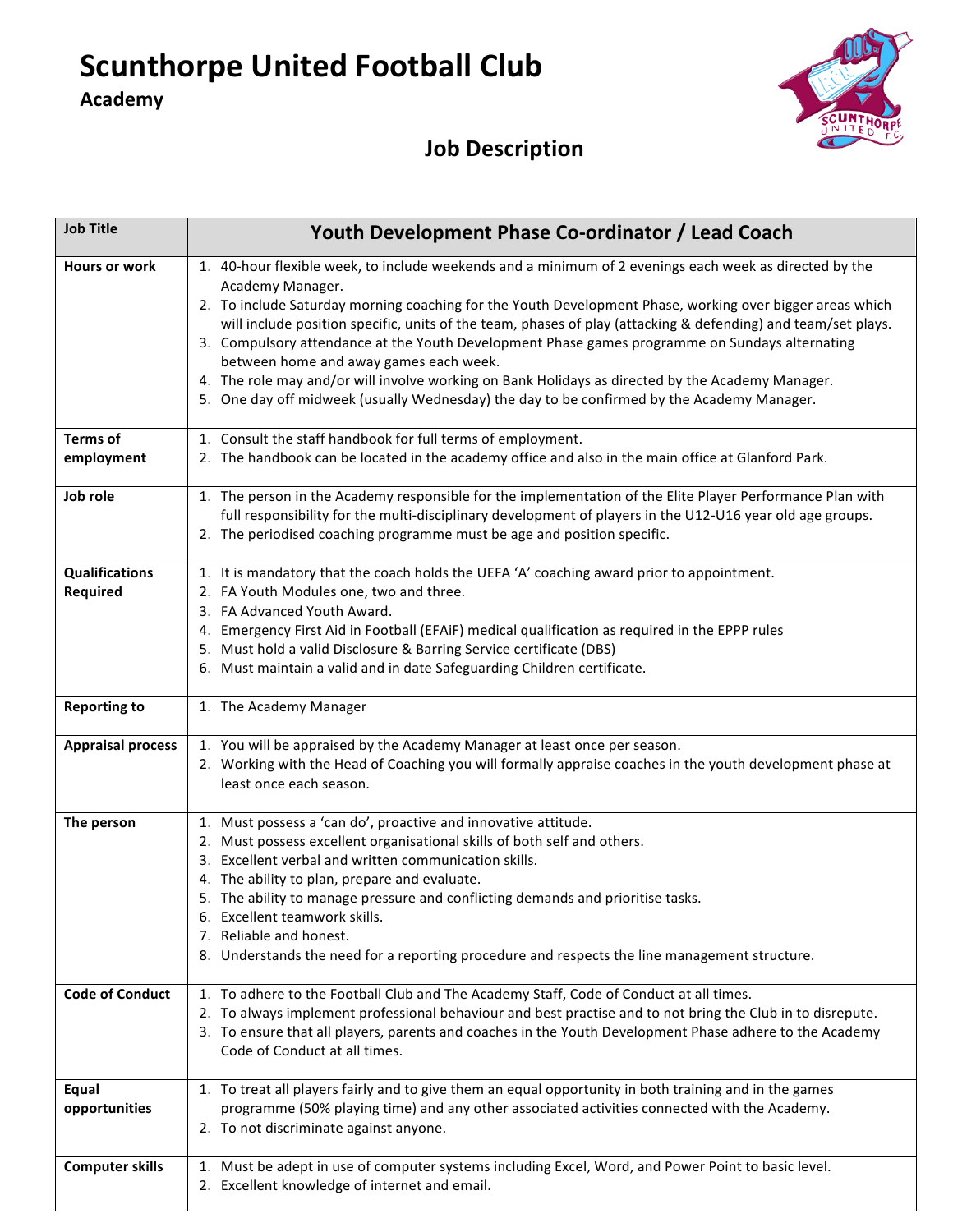| Continued                              | 1. Must attend at least 5 hours of in-service training to be provided by the Football Association every year.                                                                                                               |  |  |  |  |  |
|----------------------------------------|-----------------------------------------------------------------------------------------------------------------------------------------------------------------------------------------------------------------------------|--|--|--|--|--|
| Professional<br><b>Development</b>     | 2. Must undertake internal and external Continued Professional Development organised by the Club.<br>3. Must attend all English Football League C.P.D events.                                                               |  |  |  |  |  |
|                                        | 4. Must attend any other external C.P.D. events as directed by The Academy Manager.                                                                                                                                         |  |  |  |  |  |
|                                        |                                                                                                                                                                                                                             |  |  |  |  |  |
| Academy                                | 1. To be part of the Academy Management Team (AMT) and attend all AMT meetings.                                                                                                                                             |  |  |  |  |  |
| Management<br>Team                     | 2. Feedback verbally and via a written report at each AMT meeting on all matters concerning the Youth<br>Development Phase programme.                                                                                       |  |  |  |  |  |
| <b>Communication</b>                   | 1. On a daily basis, provide verbal feedback to the Academy Manager on all aspects of the Youth Development                                                                                                                 |  |  |  |  |  |
| channels                               | Phase and act on any issues or matters arising with players, parents, staff or other clubs.                                                                                                                                 |  |  |  |  |  |
|                                        | 2. Communicate clearly with all full-time club staff, part time coaching staff, players, parents, trialists, scouts,                                                                                                        |  |  |  |  |  |
|                                        | opposition staff etc to ensure there are no communication breakdowns.                                                                                                                                                       |  |  |  |  |  |
|                                        | 3. Communicate effectively with all external stakeholders such as junior team managers, club secretary's, The<br>English Football League, The Football Association and any other person's or bodies as appropriate.         |  |  |  |  |  |
|                                        |                                                                                                                                                                                                                             |  |  |  |  |  |
| 6 weekly multi-                        | 1. Ensure that there is a coaches meeting in the Youth Development Phase at least on a 6 weekly basis to                                                                                                                    |  |  |  |  |  |
| disciplinary                           | discuss all coaching/games issues /relevant matters.                                                                                                                                                                        |  |  |  |  |  |
| meetings                               | 2. You must take the minutes of these 6 weekly multi-disciplinary staff meetings (technical, medical, sports<br>science, education staff to attend) and the minutes should be taken, kept on file and circulated to the AMT |  |  |  |  |  |
|                                        | members after each meeting as best practice and ready for audit.                                                                                                                                                            |  |  |  |  |  |
|                                        |                                                                                                                                                                                                                             |  |  |  |  |  |
| <b>Record keeping</b>                  | 1. Keep accurate, up to date and well-informed records that adhere to the English Football League and E.P.P.P.                                                                                                              |  |  |  |  |  |
| <b>Staff attendance</b>                | rules and regulations and also meet Scunthorpe United requirements.<br>2. Provide a plan of staff proposed attendance for training and games for the week to follow and forward to                                          |  |  |  |  |  |
|                                        | the Head of Coaching each Friday.                                                                                                                                                                                           |  |  |  |  |  |
|                                        |                                                                                                                                                                                                                             |  |  |  |  |  |
| <b>Match reporting</b>                 | 1. Provide a short written and accurate verbal or email report to the Academy Manager and Head of Coaching                                                                                                                  |  |  |  |  |  |
| <b>Identify player</b>                 | each Monday morning based on the previous day's Youth Development Phase games programme<br>identifying individual player and team performance, scores and scorers of all games.                                             |  |  |  |  |  |
| position specific                      | 2. Identify in the report any player position specific shortfalls at each age group.                                                                                                                                        |  |  |  |  |  |
| shortfalls                             | 3. Identify in the report who were the top 3 players from each age group in the game.                                                                                                                                       |  |  |  |  |  |
|                                        |                                                                                                                                                                                                                             |  |  |  |  |  |
| Club & Academy<br>Philosophy           | 1. Ensure that the philosophy, culture and values of the Football Club and the Academy are communicated to<br>the age group players and coaches on an on-going basis.                                                       |  |  |  |  |  |
| <b>Culture, Values</b>                 |                                                                                                                                                                                                                             |  |  |  |  |  |
| <b>Departmental</b>                    | 1. Write the Youth Development Phase Departmental Performance plan & targets at the start of each season,                                                                                                                   |  |  |  |  |  |
| Performance                            | work towards achieving them and appraise them twice per season (by 31 <sup>st</sup> Dec & 1 <sup>st</sup> May)                                                                                                              |  |  |  |  |  |
| <b>Targets</b><br><b>Monitoring of</b> | 1. To keep accurate and up to date records of all part time staff attendance at training and games and feed this                                                                                                            |  |  |  |  |  |
| staff in the Youth                     | back to the Academy Administrator on a weekly spreadsheet to assist in part-time staff monthly payment                                                                                                                      |  |  |  |  |  |
| <b>Development</b>                     | claims and Academy records.                                                                                                                                                                                                 |  |  |  |  |  |
| Phase                                  | 2. Supervise and support the Head of Coaching with the development of all part time coaching staff and                                                                                                                      |  |  |  |  |  |
| <b>Attendance</b>                      | associated CPD for coaches in the Youth Development Phase.                                                                                                                                                                  |  |  |  |  |  |
| Pay claims<br>Administration           | 1. Undertake all administrative duties connected to the Youth Development Phase as and when required to                                                                                                                     |  |  |  |  |  |
|                                        | ensure all matters are completed in an efficient manner.                                                                                                                                                                    |  |  |  |  |  |
|                                        | 2. Ensure that all player development reviews are completed as required by the E.P.P.P player performance                                                                                                                   |  |  |  |  |  |
|                                        | clock /PMA.                                                                                                                                                                                                                 |  |  |  |  |  |
| Role<br>responsibilities               | 1. To attend all fixtures in the Youth Development Phase games programme, this includes both Sundays and<br>any midweek (or Saturday) fixtures observing both home and away games equally.                                  |  |  |  |  |  |
|                                        | 2. To be prepared to travel as and when appropriate and to be on site to supervise and deliver where required                                                                                                               |  |  |  |  |  |
|                                        | Academy evening training sessions on a minimum of two nights per week.                                                                                                                                                      |  |  |  |  |  |
|                                        | 3. To open up and lock up access to the school /academy site before and after training and games.                                                                                                                           |  |  |  |  |  |
|                                        | 4. To ensure that Youth Development Phase age group training sessions run effectively, are planned, staffed<br>and delivered as per the Academy Philosophy and development programme.                                       |  |  |  |  |  |
|                                        | 5. To be outside and present at the pitch side when coaching sessions are taking place to enable you to                                                                                                                     |  |  |  |  |  |
|                                        | monitor the players and the coaching instruction given to them by the coaches.                                                                                                                                              |  |  |  |  |  |
|                                        |                                                                                                                                                                                                                             |  |  |  |  |  |
| Create a positive<br><b>Learning</b>   | 1. It is the responsibility of the Youth Development Phase Co-ordinator / Lead Coach to create a positive<br>learning environment where players are given the opportunity to learn and to express themselves without        |  |  |  |  |  |
| <b>Environment</b>                     | the fear of mistakes, failure or the fear of losing.                                                                                                                                                                        |  |  |  |  |  |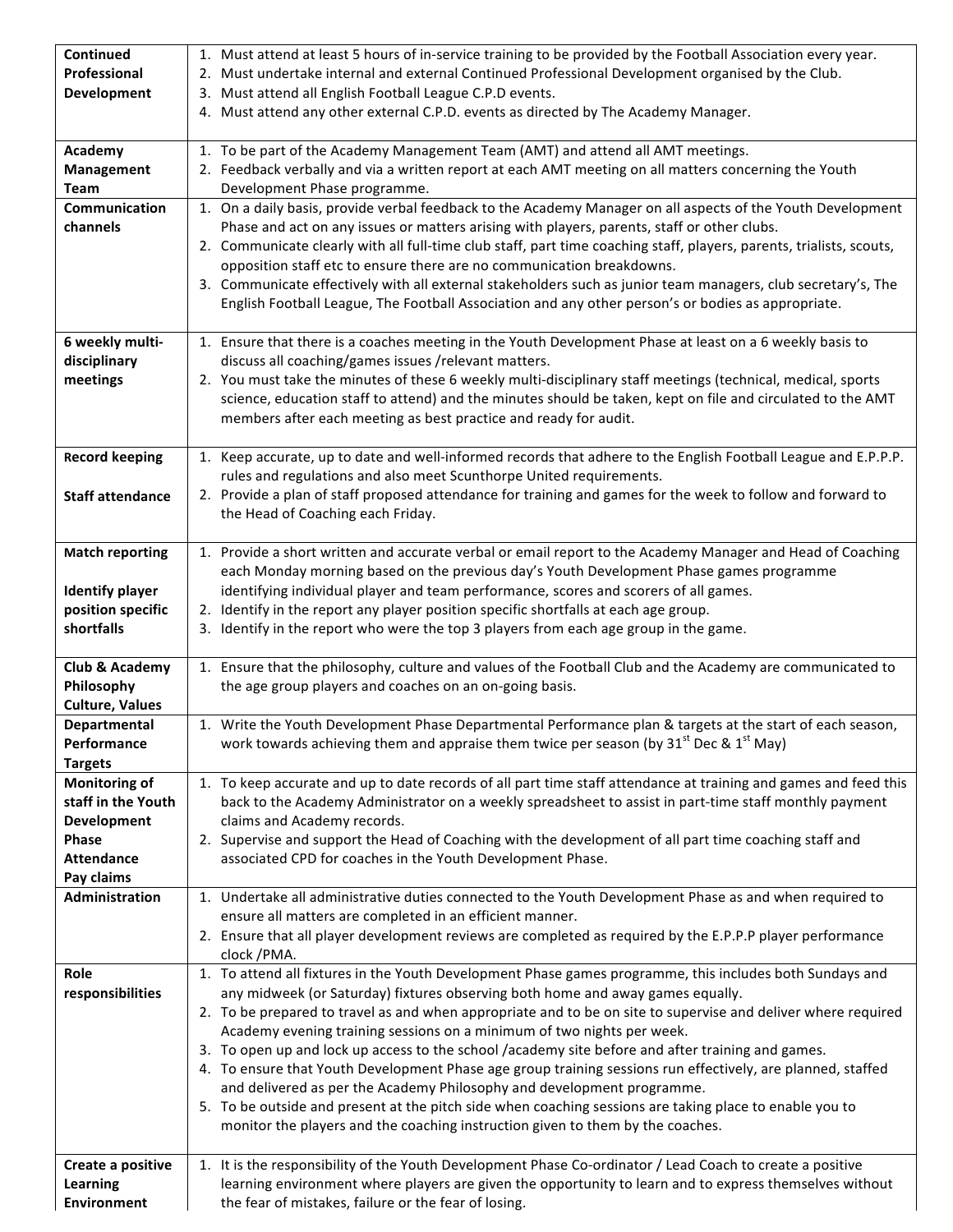|                                   | 2. The environment must:<br>Offer choices to the players.<br>$\bullet$<br>Be inclusive.<br>$\bullet$                                                                                                   |  |  |  |  |  |
|-----------------------------------|--------------------------------------------------------------------------------------------------------------------------------------------------------------------------------------------------------|--|--|--|--|--|
|                                   | Be player-driven.                                                                                                                                                                                      |  |  |  |  |  |
|                                   | Be safe.                                                                                                                                                                                               |  |  |  |  |  |
|                                   | Be enjoyable.                                                                                                                                                                                          |  |  |  |  |  |
|                                   | Be challenging.                                                                                                                                                                                        |  |  |  |  |  |
|                                   | Be equitable.                                                                                                                                                                                          |  |  |  |  |  |
|                                   | Give the players ownership.                                                                                                                                                                            |  |  |  |  |  |
| Physical                          | 1. Work closely with the Sports Science staff to address and periodise the development programme and to                                                                                                |  |  |  |  |  |
| <b>Development</b>                | ensure that fitness testing is carried out as per EPPP rules.                                                                                                                                          |  |  |  |  |  |
| Coaching -                        | 1. Ensure that the age groups weekly technical coaching hours meet the requirements of the E.P.P.P and of                                                                                              |  |  |  |  |  |
| <b>Technical Hours</b>            | Category 3 status.<br>2. U12 & 13 must receive no less than a minimum of 4 hours of technical contact time each week.                                                                                  |  |  |  |  |  |
|                                   | 3. U14 must receive no less than a minimum of 5 hours of technical training each week.                                                                                                                 |  |  |  |  |  |
|                                   | 4. U15 and 16 must receive no less than a minimum of 6 hours of technical training each week.                                                                                                          |  |  |  |  |  |
|                                   |                                                                                                                                                                                                        |  |  |  |  |  |
| <b>Players playing</b>            | 1. Ensure that all players in the Youth Development Phase have access to at least one game per week and                                                                                                |  |  |  |  |  |
| time in the                       | subject to fitness each player must have access to play in at least 50% of each game.                                                                                                                  |  |  |  |  |  |
| games                             | 2. Ensure that all playing time is recorded on the player's performance management application (PMA) and                                                                                               |  |  |  |  |  |
| programme                         | that players are rotated and have an opportunity to play in different positions.<br>3. All players should in turn have an opportunity to start the game if they did not start in the previous game.    |  |  |  |  |  |
|                                   |                                                                                                                                                                                                        |  |  |  |  |  |
| Performance                       | 1. Check all players' performance clocks at the start of each week and ensure that the PMA is up to date.                                                                                              |  |  |  |  |  |
| <b>Clock</b>                      | 2. Liaise with coaches who need to update their age group PMA.                                                                                                                                         |  |  |  |  |  |
|                                   |                                                                                                                                                                                                        |  |  |  |  |  |
| <b>Diet &amp; Nutrition</b>       | 1. Work closely with the Academy Sports Scientist and ensure that at the start of each season a diet and<br>nutrition workshop / CPD event is presented to the players in the Youth Development Phase. |  |  |  |  |  |
|                                   |                                                                                                                                                                                                        |  |  |  |  |  |
| <b>Learning Styles</b>            | 1. Ensure that the age group coaches use each of the different learning styles with the players.                                                                                                       |  |  |  |  |  |
|                                   | 2. Guided Discovery, Question and Answer on a regular basis.                                                                                                                                           |  |  |  |  |  |
|                                   | 3. Command should only be used occasionally with the U16 age group.                                                                                                                                    |  |  |  |  |  |
|                                   | 4. Deliver an annual CPD event to coaches based around addressing the different learning styles.                                                                                                       |  |  |  |  |  |
| <b>Coaching cycle</b>             | 1. Ensure there is a macro, meso and micro cycle of coaching over a 40 weeks season in line with EPPP rules.                                                                                           |  |  |  |  |  |
| Learning                          | 1. Ensure that individual learning objectives that are linked to the coaching programme are clearly                                                                                                    |  |  |  |  |  |
| <b>Objectives</b>                 | communicated to the players before every coaching session by the age group coach.                                                                                                                      |  |  |  |  |  |
| Coaching                          | 2. Ensure that coaches evaluate every coaching session on the PMA.                                                                                                                                     |  |  |  |  |  |
|                                   | 3. Coaches should evaluate three players after every coaching session in line with the topic.                                                                                                          |  |  |  |  |  |
| Learning                          | 1. Ensure that individual learning objectives are clearly communicated to the players before every game.                                                                                               |  |  |  |  |  |
| <b>Objectives</b>                 | 2. Ensure that team learning objectives that are linked to the coaching programme are clearly communicated                                                                                             |  |  |  |  |  |
|                                   | to the players before every game.                                                                                                                                                                      |  |  |  |  |  |
| <b>Tactical Set plays</b>         | 3. At U14 age group and above, ensure that set plays in and out of possession are clearly communicated that                                                                                            |  |  |  |  |  |
|                                   | players before games and that they understand their role in the team.                                                                                                                                  |  |  |  |  |  |
| <b>Match analysis</b>             | 1. Ensure that all U15 / U16 games are filmed and players in these age groups have match analysis feedback<br>each week to develop their tactical understanding.                                       |  |  |  |  |  |
| <b>Player match</b>               | 1. Ensure that all players complete a match - self-assessment after each game. This should be completed by                                                                                             |  |  |  |  |  |
| self-assessments                  | the players using their player diaries on the PMA.                                                                                                                                                     |  |  |  |  |  |
| and weekly self-                  | 2. All assessments should be monitored and coaches should comment on player performance on the PMA.                                                                                                    |  |  |  |  |  |
| analysis                          |                                                                                                                                                                                                        |  |  |  |  |  |
| <b>Formal Half Year</b><br>Player | 1. A minimum of 2 formal player performance reviews should be held every season with the age group coach<br>and the player/parent, these will be held in December and late April / early May.          |  |  |  |  |  |
| Performance                       |                                                                                                                                                                                                        |  |  |  |  |  |
| <b>Reviews</b>                    |                                                                                                                                                                                                        |  |  |  |  |  |
| 6 weekly                          | 1. Ensure that written player performance reviews are delivered to the players / parents every 6 weeks as in                                                                                           |  |  |  |  |  |
| Player                            | the Elite Player Performance Plan rules via the PMA.                                                                                                                                                   |  |  |  |  |  |
| Performance                       |                                                                                                                                                                                                        |  |  |  |  |  |
| $D$ asiania                       |                                                                                                                                                                                                        |  |  |  |  |  |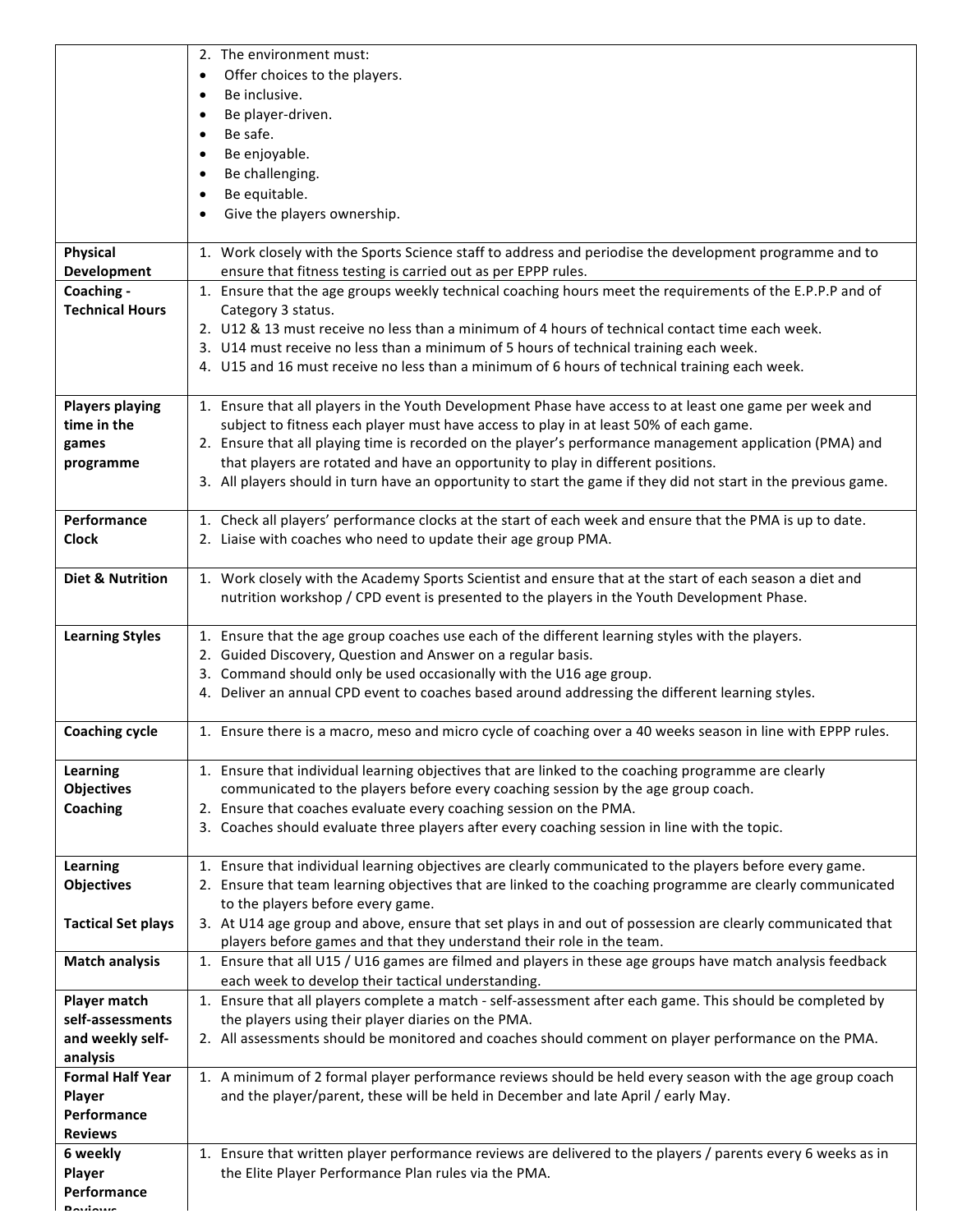|                             | 2. Player performance reviews must all be completed electronically on the PMA by the age group coaches for                         |  |  |  |  |  |
|-----------------------------|------------------------------------------------------------------------------------------------------------------------------------|--|--|--|--|--|
| <b>Outfield players</b>     | the Youth Development Phase Co-ordinator / Lead Coach to check. The reviews should then be uploaded on                             |  |  |  |  |  |
| &                           | to the player's performance clock.                                                                                                 |  |  |  |  |  |
| <b>Goal keepers</b>         | 3. Player performance reviews must be multi-disciplinary and address technical, tactical, physical,                                |  |  |  |  |  |
|                             | psychological and social skills development over the previous 6 weeks.                                                             |  |  |  |  |  |
|                             | 4. Age specific SMART targets must be set for each individual player and these must be written into the players                    |  |  |  |  |  |
|                             | performance review.                                                                                                                |  |  |  |  |  |
|                             | 5. All recent physical testing data must also be included and recorded alongside the previous testing results for                  |  |  |  |  |  |
|                             | comparison.                                                                                                                        |  |  |  |  |  |
|                             | 6. Reviews should include the number of training and playing minutes completed and the number of training                          |  |  |  |  |  |
|                             | and playing minutes available by the player since the last performance review.                                                     |  |  |  |  |  |
|                             | 7. Include number of training minutes or games missed through injury or illness.                                                   |  |  |  |  |  |
|                             | 8. It is the responsibility of the Youth Development Phase Co-ordinator/ Lead Coach to ensure that all player                      |  |  |  |  |  |
|                             | reviews are uploaded on to the individual player's performance clock.                                                              |  |  |  |  |  |
|                             |                                                                                                                                    |  |  |  |  |  |
| <b>End of Season</b>        | 1. Work closely with the Academy Administrator to ensure that the end of season procedure is completed and                         |  |  |  |  |  |
| <b>Procedure</b>            | that all players in the Youth Development Phase are informed of retain or release in a professional manner                         |  |  |  |  |  |
|                             | by completing the Football League Form 30 by the appropriate date.                                                                 |  |  |  |  |  |
|                             | 2. End of season parents/player evenings must be held to deliver the final player development review of the                        |  |  |  |  |  |
|                             | season. At this meeting the age group coach will inform the player if he is to be retained or not.                                 |  |  |  |  |  |
|                             | 3. The Youth Development Phase Co-ordinator /Lead Coach should be present at all player development                                |  |  |  |  |  |
|                             | reviews in each age group in the youth development phase.                                                                          |  |  |  |  |  |
|                             | 4. All U16 players should be informed of their apprenticeship decision by the 31 <sup>st</sup> December each season.               |  |  |  |  |  |
|                             | 5. Any released Under 16 players should be recommended to attend the English Football League exit trials held                      |  |  |  |  |  |
|                             | in February half term each season.                                                                                                 |  |  |  |  |  |
|                             | 6. Work closely with the Academy Administrator to ensure that the details of all released Under 16 players are                     |  |  |  |  |  |
|                             | forwarded to the Football League for circulation throughout the football pyramid.                                                  |  |  |  |  |  |
| <b>Transition of</b>        | 1. Work closely with the Foundation Phase Co-ordinator/ Lead Coach to ensure a smooth transition of players                        |  |  |  |  |  |
| players                     | between the two phases.                                                                                                            |  |  |  |  |  |
|                             | 2. Monitor and record the transition of players into the Professional Development Phase at the end of each                         |  |  |  |  |  |
|                             | season and include in your half year report.                                                                                       |  |  |  |  |  |
| <b>Scouting and</b>         | • Take responsibility to work closely with The Head of Academy Scouting & Recruitment to ensure and effect                         |  |  |  |  |  |
| <b>Recruitment of</b>       | a smooth trial period for all trialists.                                                                                           |  |  |  |  |  |
| players in the              | 1. Ensure all trialist information is communicated to age group coaches prior to the commencement of any                           |  |  |  |  |  |
| Youth                       | trials to include start and end trial dates.                                                                                       |  |  |  |  |  |
| <b>Development</b><br>Phase | 2. Work closely with the Head of Academy Scouting & Recruitment to continually recruit better players into                         |  |  |  |  |  |
|                             | the Academy at each age group in the Youth Development Phase.                                                                      |  |  |  |  |  |
| <b>Trialist induction</b>   | 3. You must hold a trialist induction and ensure that every trialist has an induction prior to the commencement<br>of their trial. |  |  |  |  |  |
|                             | 4. Communicate with parents of trialist before and throughout the trial to ensure an effective trial period.                       |  |  |  |  |  |
|                             | 5. You will hold an end of trial assessment with the player and his parents to give official feedback and the                      |  |  |  |  |  |
| <b>End of trial</b>         | decision to sign the player or not.                                                                                                |  |  |  |  |  |
| appraisal                   | 6. Be prepared to complete all trialist administration.                                                                            |  |  |  |  |  |
| Birth bias /                | 1. The Youth Development Phase Co-ordinator / Lead Coach should be aware of all players in the Youth                               |  |  |  |  |  |
| Late developers             | Development Phase age groups who are potentially disadvantaged and are regarded as 'late developers' due                           |  |  |  |  |  |
|                             | to their chronological age.                                                                                                        |  |  |  |  |  |
|                             | 2. These will generally be players born in June, July and August each school year and this information must be                     |  |  |  |  |  |
|                             | considered when assessing players.                                                                                                 |  |  |  |  |  |
| <b>School Holiday</b>       | 1. To aid player recruitment, you must organise games, trials, talent days, tournaments and festivals against                      |  |  |  |  |  |
| activity (trialists)        | local and regional amateur clubs at each YDP age group during every half term school holiday.                                      |  |  |  |  |  |
| <b>School Holidays</b>      | 1. In every school holiday during the day, organise a programme of coaching that increases the contact hours                       |  |  |  |  |  |
| Registered                  | of registered academy players in each age group.                                                                                   |  |  |  |  |  |
| <b>Academy players</b>      | 2. Develop a timetable of school holiday coaching events/dates/times and circulate to staff and parents.                           |  |  |  |  |  |
| in for additional           | 3. The U14-U16s must be invited in for extra development training for at least 2 days during every school                          |  |  |  |  |  |
| training                    | holiday. Contact hours will be split in to 2x 90-minute sessions.                                                                  |  |  |  |  |  |
|                             | 4. The U12s and U13s must be invited in for extra development training for at least 1 day during every school                      |  |  |  |  |  |
|                             |                                                                                                                                    |  |  |  |  |  |
|                             | holiday.                                                                                                                           |  |  |  |  |  |
|                             | 5. For player safeguarding/welfare and health & safety, sign in/out registers of attendance must be kept                           |  |  |  |  |  |
|                             | completed each day by the players and these must be kept on file and recorded on the players PMA.                                  |  |  |  |  |  |
|                             | 6. The Youth Development Phase Co-ordinator /Lead Coach is responsible for the organisation of the coaching                        |  |  |  |  |  |